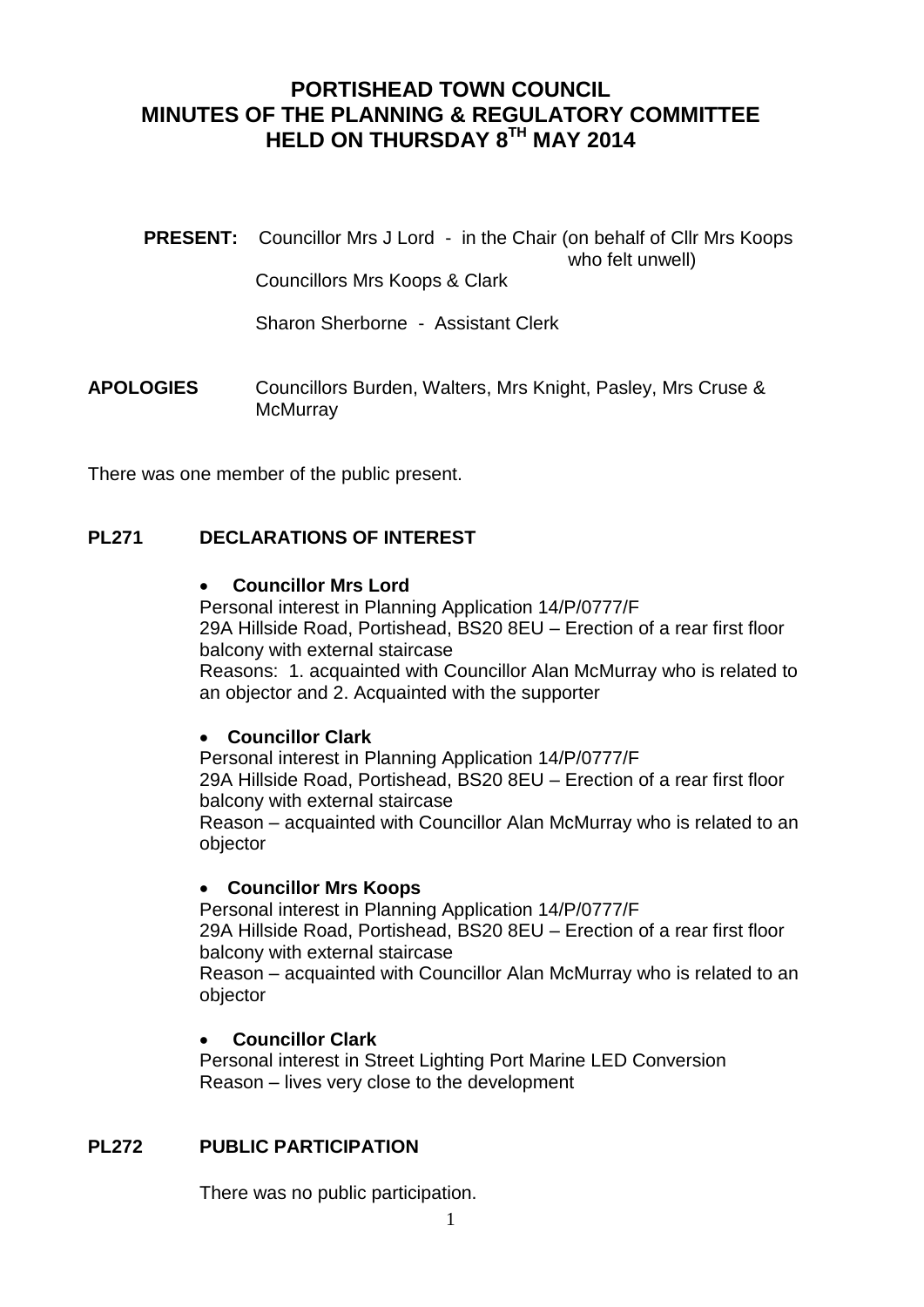# **PL273 SECTION 1 – TO BE CONSIDERED BY THE PLANNING & REGULATORY COMMITTEE**

### **PLANNING APPLICATIONS**

### **14/P/0657/F 62 DRAKES WAY, PORTISHEAD, BS20 6LD**

Construction of a balcony to rear of property

The meeting noted one on-line objection and an on-line comment from the applicant giving assurances that a suitable screen would be added to the plan shortly.

Councillor Mrs Lord proposed no objections subject to the privacy screen being added to the plans as promised by the applicant.

Councillor Mrs Koops seconded the proposal.

#### **RESOLVED that:-**

No objections subject to the privacy screen being added to the plans as promised by the applicant.

### **14/P/0667/F 23 BEECHWOOD ROAD, PORTISHEAD, BS20 8ER**

Application for variation of condition 5 of planning permission 13/P/0251/F (Loft conversion with front side and rear dormers) to convert the hip end of roof to gable ends.

The meeting noted that there were no on-line objections and that there did not appear to be any overlooking problems.

Councillor Mrs Lord proposed no objection subject to no valid objections from neighbours.

Councillor Clark seconded the proposal.

### **RESOLVED that:-**

No objection subject to no valid objections from neighbours.

### **14/P/0704/F 24 WOODHILL AVENUE, PORTISHEAD, BS20 7EX**

Demolish and rebuild front boundary retaining wall in stone (1.5m high). Demolish driveway retaining walls and rebuild with rendered breeze block and stone. Replace steps with stone, relay path and lay gravel to parking area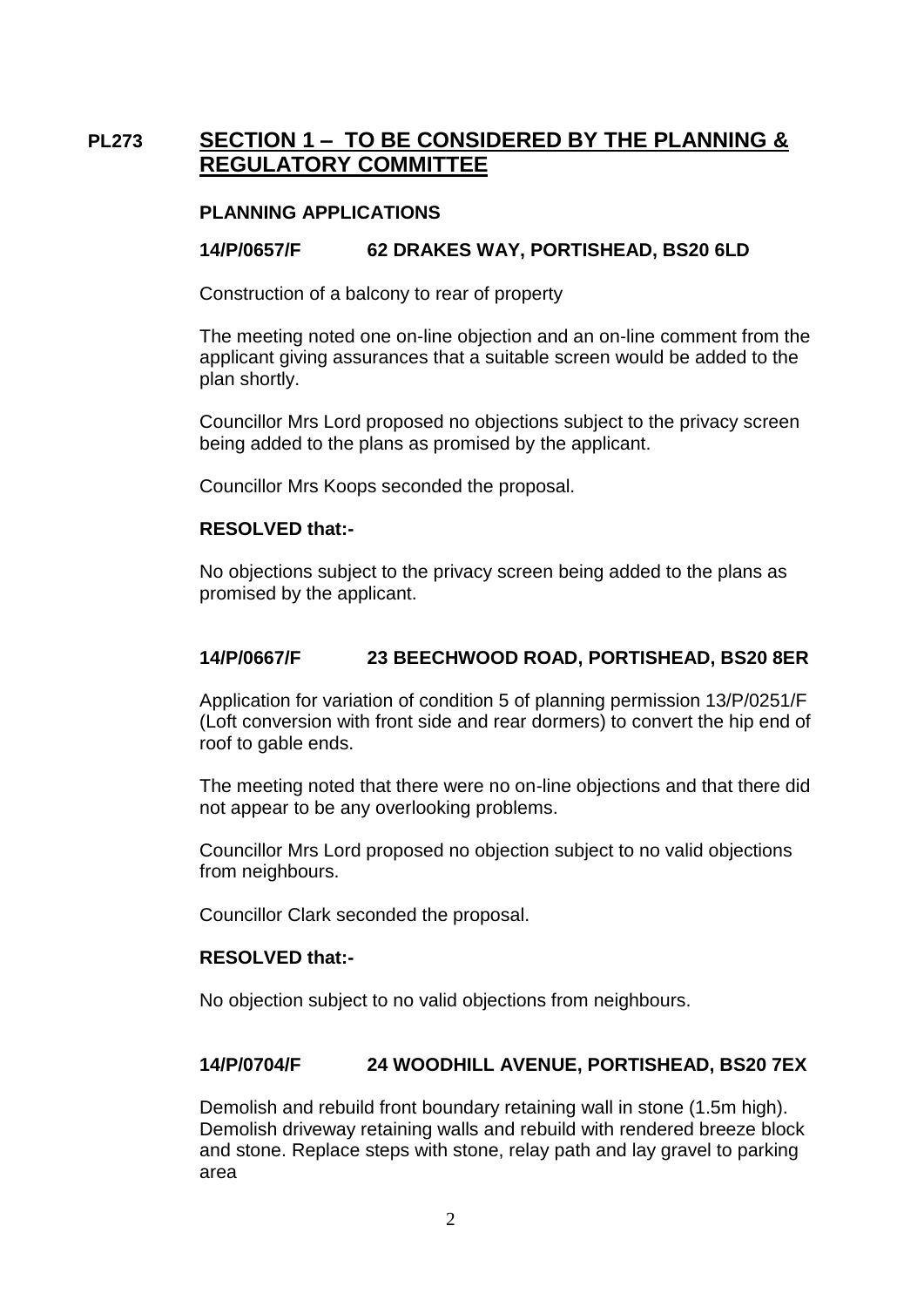The meeting noted that there were no on-line objections. Whilst being in a conservation area it was generally felt this was an improvement.

Councillor Mrs Lord proposed no objection and welcomes the improvement to the boundary of the property.

Councillor Mrs Koops seconded the proposal.

## **RESOLVED that:-**

No objection and welcomes the improvement to the boundary of the property.

## **14/P/0713/F 1 HOLLIS AVENUE, PORTISHEAD, BS20 6TQ**

Retrospective application to replace existing timber panel fence and hedging with rendered block wall.

The meeting noted the on-line objection giving concern that 1. the wall extends further than the original bushes blocking the view for cars coming out of Hollis Avenue onto Clevedon Road that is a busy road, 2. It is not in-keeping with the surrounding area other properties have a fence or a bush. It further noted the current incomplete height of the wall.

Councillor Mrs Lord proposed objecting on the grounds of:

1. road safety as the lines of sight exiting Hollis Avenue onto the busy Clevedon Road are now compromised,

2. the wall is not in keeping with the street scene, all other properties have wooden fences or bushes,

3. the height of the wall is already very high, could the intended final height be investigated.

Councillor Mrs Koops seconded the proposal.

### **RESOLVED that:-**

Objecting on the grounds of:

1. road safety as the lines of sight exiting Hollis Avenue onto the busy Clevedon Road are now compromised,

2. the wall is not in keeping with the street scene, all other properties have wooden fences or bushes,

3. the height of the wall is already very high, could the intended final height be investigated.

### **14/P/0719/F 56 LOWER DOWN ROAD, PORTISHEAD, BS20 6PA**

Erection of a two storey side extension and a double garage following demolition of existing garage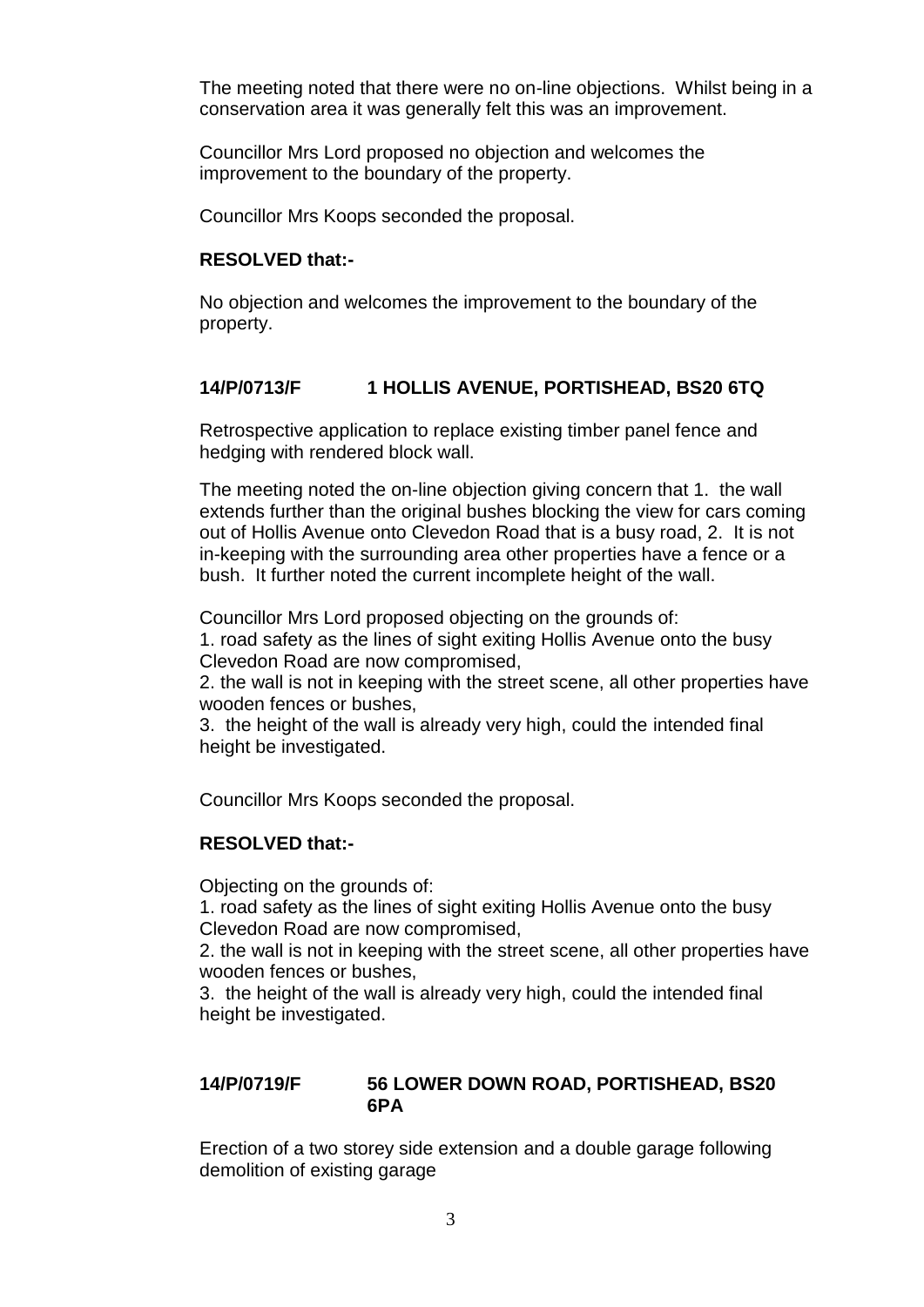The meeting noted that there were no on-line objections but viewed the proposed floor and block plans. Some concern was made regarding potential loss of light and privacy to number 60 Lower Down Road. Councillor Mrs Lord proposed objecting on the grounds that the proposed extension may compromise the light and privacy of number 60 Lower Down Road.

Councillor Clark seconded the proposal.

### **RESOLVED that:-**

Object on the grounds that the proposed extension may compromise the light and privacy of number 60 Lower Down Road.

### **14/P/0777/F 29A HILLSIDE ROAD, PORTISHEAD, BS20 8EU**

Erection of a rear first floor balcony with external staircase

The meeting viewed the block plans and noted two on-line comments, one objection from Ingrid Stephens and one supporting from Patricia Sterndale.

Councillor Mrs Lord proposed objecting on the grounds that the size of the balcony may compromise the privacy of 31 Hillside and 33 Hillside.

Councillor Clark seconded the proposal.

### **RESOLVED that:-**

Object on the grounds that the size of the balcony may compromise the privacy of 31 Hillside and 33 Hillside.

### **14/P/0782/F 8 GUILLEMOT ROAD, PORTISHEAD, BS20 7PH**

Conversion of garage to living space and replace brick screen wall with gates

The meeting noted that there were no on-line objections. Furthermore, that the applicant intends to utilise their outside space for parking.

Councillor Mrs Lord proposed objecting on the grounds that this is a nonsustainable precedent. This plan uses out door space but any other coach house properties would need to use road parking, thus exacerbating parking problems.

Councillor Mrs Koops seconded the proposal.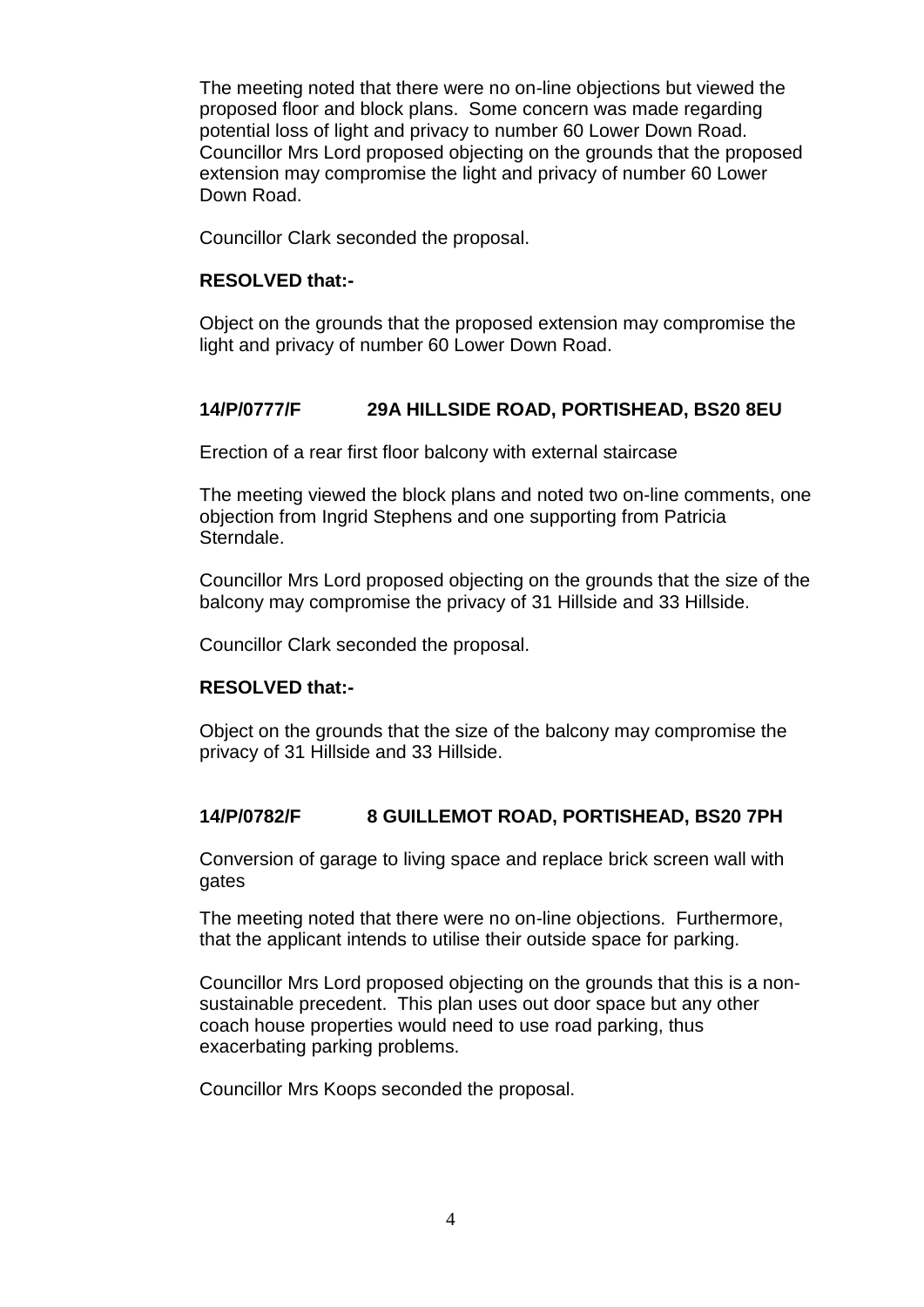### **RESOLVED that:-**

Object on the grounds that this is a non-sustainable precedent. This plan uses out door space but any other coach house properties would need to use the road for parking, thus exacerbating parking problems.

## **14/P/0790/F 2 LOWER DOWN ROAD, PORTISHEAD, BS20 6PF**

Erection of a single storey rear extension with alterations to rear roof slope and creation of an additional dormer window

The meeting noted that there were no on-line comments and considered the block plan. It was felt that the erection of an extension would not interfere with the neighbours light.

Councillor Mrs Lord proposed no objection.

Councillor Mr Clark seconded the proposal.

### **RESOLVED that:-**

No objection.

#### **14/P/0833/F LAND AT 1 WOODHILL AVENUE, PORTISHEAD, BS20 7EX**

Erection of dwelling with associated parking, bike and refuse storage

The meeting noted that there were no on-line objections. The site plan was viewed and a discussion took place regarding vehicular access.

Councillor Mrs Lord proposed no objection subject to there being no amendment in the future regarding access to South Road (rather than Woodhill Road) as South Road is already heavily congested.

Councillor Clark seconded the proposal.

### **RESOLVED that:-**

No objection subject to there being no amendment in the future regarding access to South Road (rather than Woodhill Road) as South Road is already heavily congested.

# **PL274 SECTION 2 PLANNING MATTERS (RECOMMENDATIONS TO TOWN COUNCIL)**

# **OTHER PLANNING MATTERS**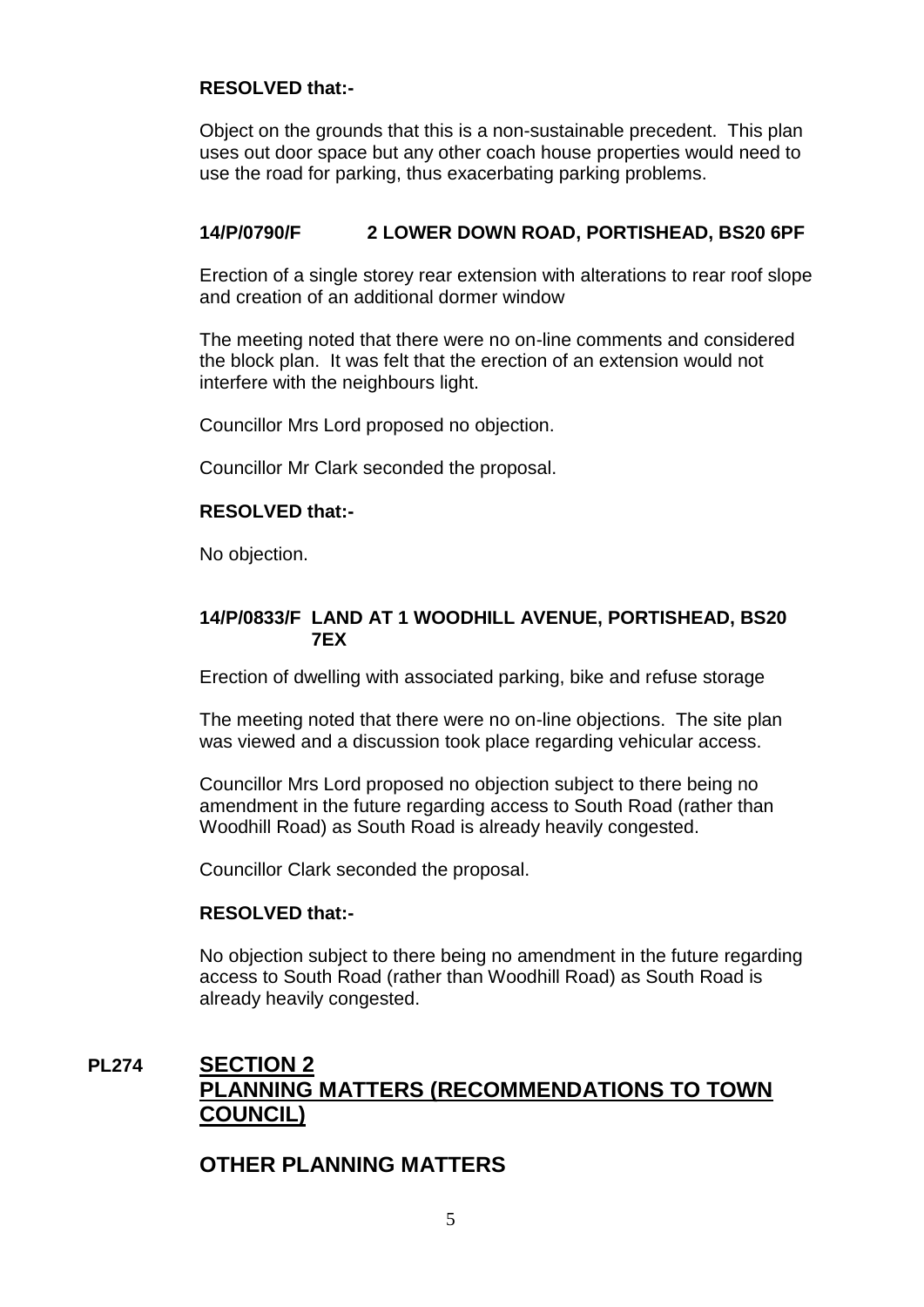# **A. DISABLED ADVISORY PARKING BAY REQUEST**

There were no requests to consider.

# **B. THE SEA WALL COMMISSION**

Councillors Burden and Terry were not at the meeting to offer a verbal update.

## **C. NORTH SOMERSET COUNCIL – CALL FOR SITES 2014**

Portishead Town Council submits by 30<sup>th</sup> May 2014 to **[www.n](http://www.n-somerset.gov.uk/planningpolicy)[somerset.gov.uk/planningpolicy](http://www.n-somerset.gov.uk/planningpolicy)** that there are no sites available in Portishead.

## **D. FOREST MANAGEMENT – NORTH SOMERSET COUNCIL**

It was felt that the committee had inadequate knowledge to make a formal recommendation. However, Councillor Clark suggested that the voluntary Tree Warden for Portishead should be contacted to assist the Town Council with its consultation response, together with any interested councillor or knowledgeable resident.

*Assistant Clerk note: Following the meeting, the voluntary tree Warden has provisionally agreed to be involved.*

# **SECTION 3 – DELEGATED CHAIRMAN DECISIONS**

**PL275** Delegated decisions made by the P & R Chairman on the attached table under delegated powers were noted.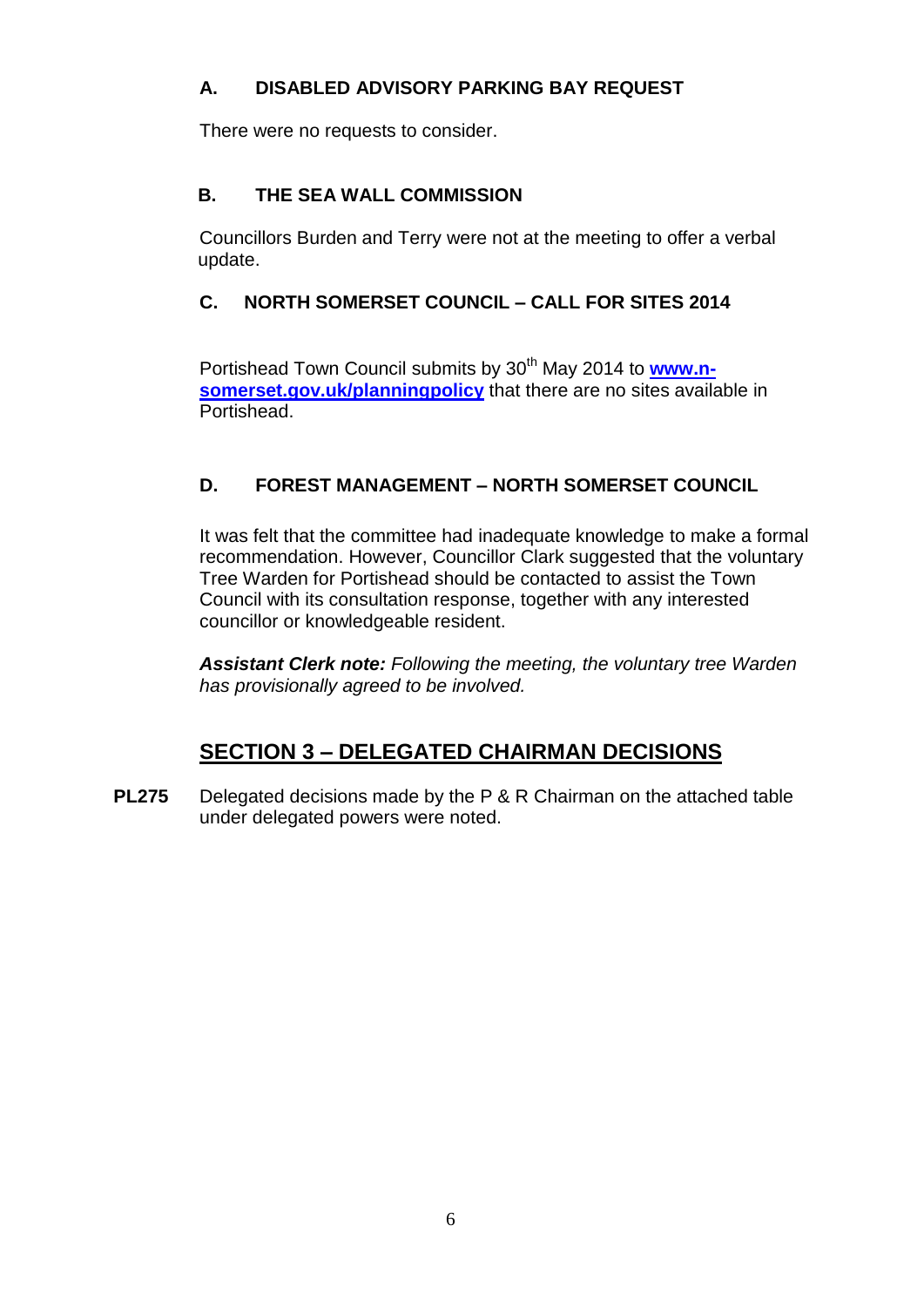# **SECTION 3 – DELEGATED CHAIRMAN DECISIONS - FOR INFORMATION**

# **PLANNING APPLICATIONS AS REPORTED BY THE PLANNING & REGULATORY CHAIRMAN**

| <b>APPLICATION</b><br>NO. | <b>LOCATION</b>                                        | <b>PROPOSAL</b>                                                                                                                                                                      | <b>RECOMMENDATION</b>                                            |
|---------------------------|--------------------------------------------------------|--------------------------------------------------------------------------------------------------------------------------------------------------------------------------------------|------------------------------------------------------------------|
| 14/P/0613/F               | 410 Nore Road,<br>Portishead, BS20 8HA                 | Erection of a two storey side<br>extension following demolition of<br>existing garage. Conversion of<br>loft including alterations to roof<br>and construction of a front<br>dormer. | No objection – subject to no valid objections from<br>neighbours |
| 14/P/0629/LUP             | 60 Newhaven Road,<br>Portishead, BS20 8LH              | Certificate of Lawful development<br>proposed for the erection of a<br>rear dormer to include a loft<br>conversion.                                                                  | No objection – subject to no valid objections from<br>neighbours |
| 14/P/0669/F               | Seville Road,<br>Portishead, BS20 7DS                  | Erection of a single storey rear<br>and side extension. Raised patio<br>to rear elevation with steps<br>leading to Garden.                                                           | No objection – subject to no valid objections from<br>neighbours |
| 14/P/0730/F               | 13 Glenwood Rise,<br>Portishead, BS20 8EH              | Change from flat roof to a pitched<br>roof                                                                                                                                           | No objection – subject to no valid objections from<br>neighbours |
| 14/P/0756/F               | 3 Thyme Close,<br>Portishead, BS20 7JU                 | Attic conversion with dormer<br>windows to front and rear                                                                                                                            | No objection – subject to no valid objections from<br>neighbours |
| 14/P/0771/F               | 22 Wren Gardens,<br>Portishead, BS20 7PQ               | Erection of a single storey rear<br>extension                                                                                                                                        | No objection – subject to no valid objections from<br>neighbours |
| 14/P/0816/CUPA            | 3a The Triangle, West<br>Hill, Portishead, BS20<br>6PG | Prior approval for the change of<br>use from offices within Use Class<br>B1(a) to residential flat within Use<br>Class C <sub>3</sub>                                                | No objection – subject to no valid objections from<br>neighbours |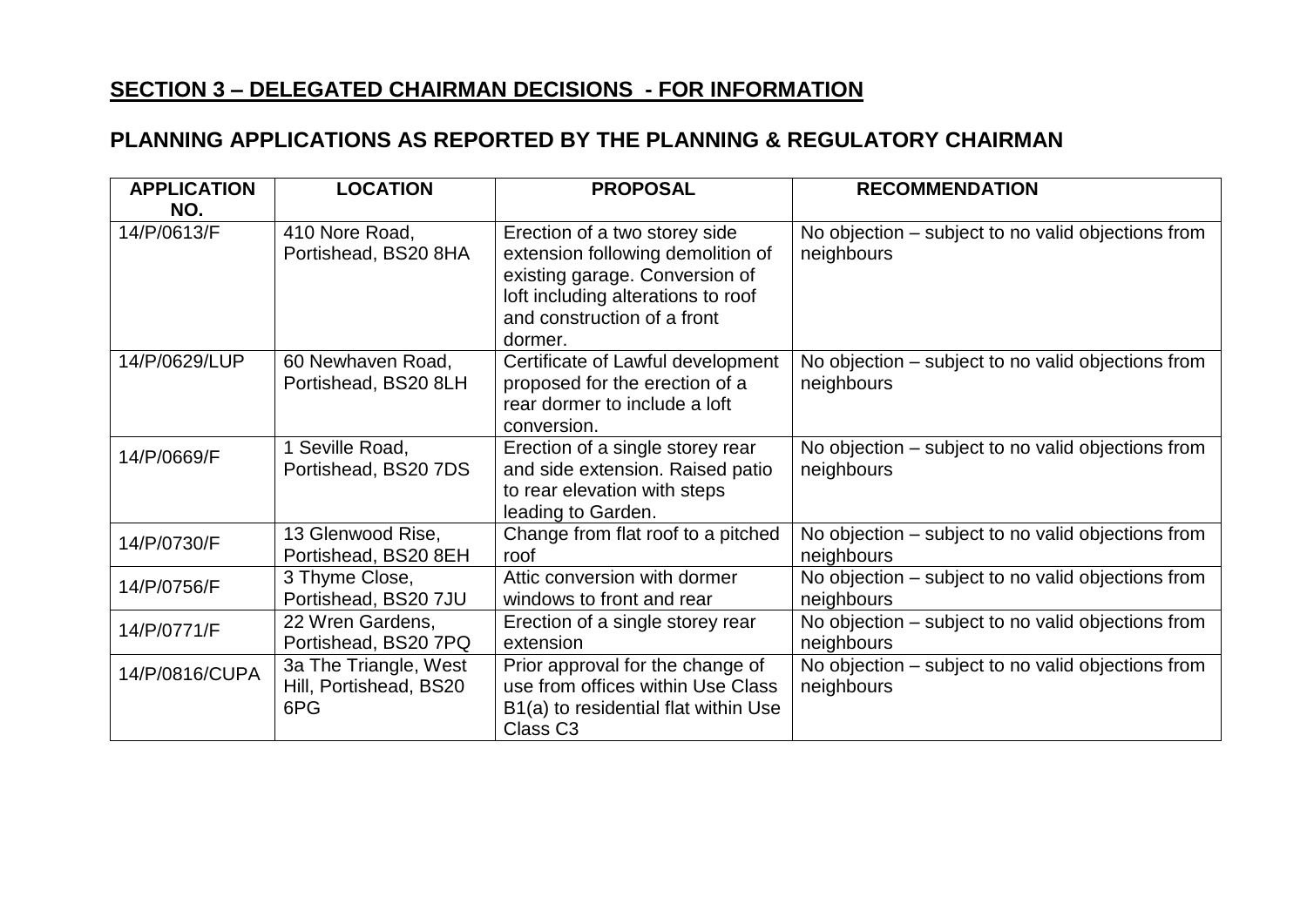# **TREE APPLICATIONS AS REPORTED BY THE PLANNING & REGULATORY CHAIRMAN**

| <b>APPLICATION</b><br>NO. | <b>LOCATION</b>                                             | <b>PROPOSAL</b>                                                                                                                                                                                                                                                | <b>RECOMMENDATION</b>                                            |
|---------------------------|-------------------------------------------------------------|----------------------------------------------------------------------------------------------------------------------------------------------------------------------------------------------------------------------------------------------------------------|------------------------------------------------------------------|
| 14/P/0678/TPO             | Fedden Village, Nore<br>Road, Portishead, BS20<br>7HN       | 1 Beech - Reduce height of the<br>leaning decayed primary stem by<br>40% & reduce height of the<br>upright primary stem by 25%.                                                                                                                                | No objection - subject to no objection from NSC<br>Tree Officer. |
| 14/P/0679/TPO             | White Lodge Park,<br>Portishead, BS20 7HH                   | T1 Norway Maple - Crown lift<br>over pavement to 3M. T3 Horse<br>Chestnut - Reduce height by 5M<br>& Deadwood. T4 Horse Chestnut<br>- Reduce height by 5M remove<br>low limbs (Secondary laterals<br>only) & Deadwood. T16 Norway<br>Maple - Crown lift to 5M. | No objection - subject to no objection from NSC<br>Tree Officer. |
| 14/P/0739/TPO             | The Palms, Belton Road,<br>Portishead, Bristol, BS20<br>8DR | 1 Sycamore - Crown reduction<br>30%                                                                                                                                                                                                                            | No objection - subject to no objection from NSC<br>Tree Officer. |
| 14/P/0744/TPO             | 6 Watch House Place,<br>Portishead, Bristol, BS20<br>7AU    | 6 Lombardy Populars - Re pollard<br>(reducing by approx 7-10m)                                                                                                                                                                                                 | No objection - subject to no objection from NSC<br>Tree Officer. |

# **PL276 OTHER PLANNING MATTERS - FOR INFORMATION**

The following notifications/acknowledgements from North Somerset Council were noted:-

## **A. CONSENT GRANTED**

## **14/P/0359/CUPA**

Harbour Crescent, Serbert Road, Portishead, BS20 7GB Application for prior approval for the change of use from offices within use class (B1) to residential within use class (C3).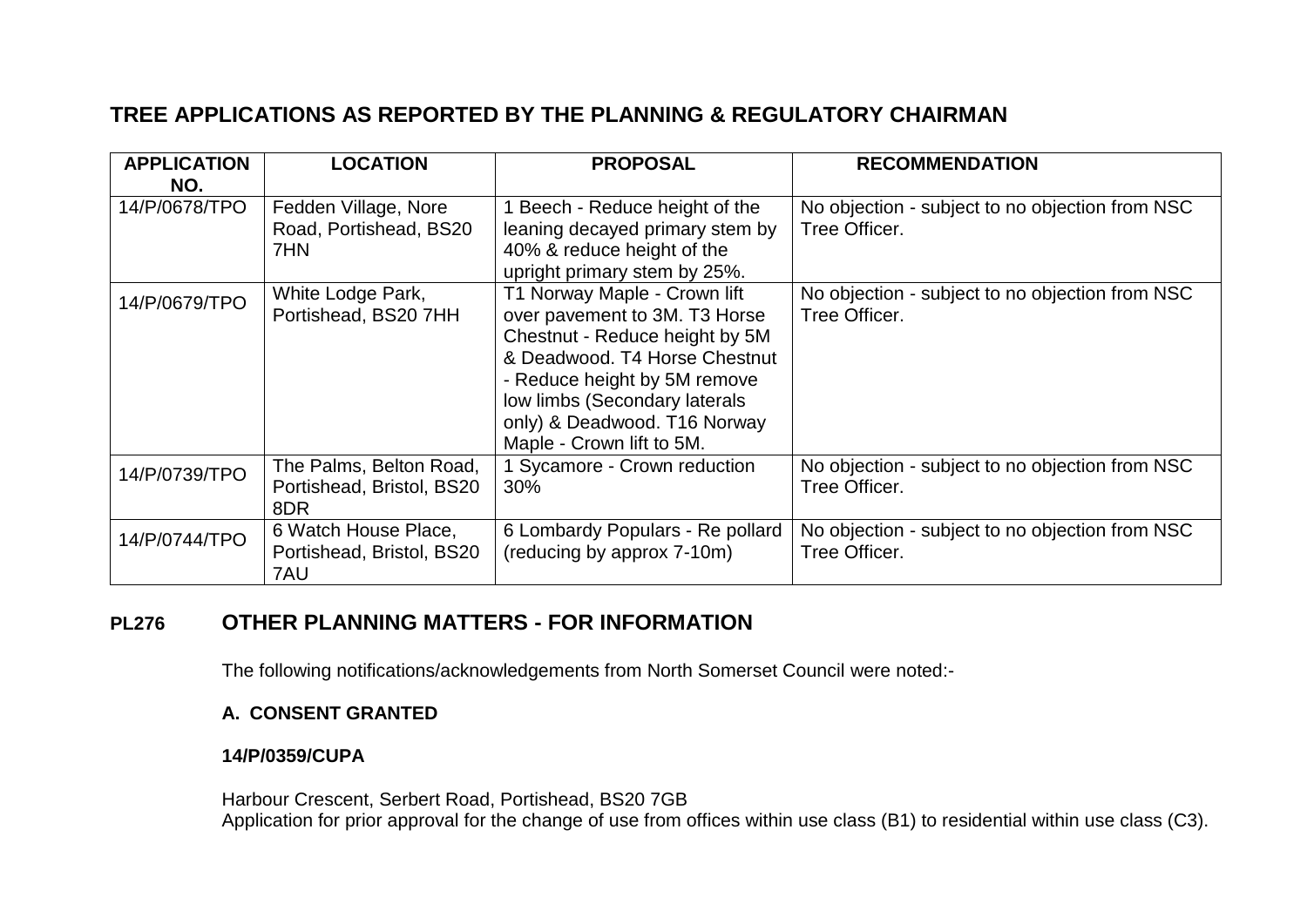## **B. CONSENT REFUSED**

#### **13/P/2399/F**

.

Emlor Homes Limited, Land Adjacent to 1 St Peters Road, Portishead Erection of two semi-detached cottages with car parking.

## **C. ENFORCEMENT CASE**

### **Number: 2014/0054 Location: Old Primary School, Slade Road, Portishead Enquiry: breach of condition 20 – car park used for storage of units**

The matter was investigated and no further action will be taken.

### **Number: 2014/0115 Location: Opposite boat roundabout, The Portbury Hundreds, Portbury Enquiry: unauthorised Alder King Sign**

The matter was investigated and there was no evidence of an unauthorised Alder King sign opposite the 'Boat' roundabout on inspection.

**D. RNLI -** Portishead RNLI Boathouse Bulletin No. 2.

## **E. NORTH SOMERSET LOCAL ACCESS FORUM**

Minutes from this forums meeting held on 21<sup>st</sup> January 2014 are available from the Town Council office.

## **F. NORTH SOMERSET COUNCIL STREET LIGHTING PORTMARINE LED CONVERSION**

The plan and letter from Gary Clare (Senior Lighting Engineer) advising of North Somerset Council's intention to convert 10 lanterns to LED and dim light levels during 7pm and 6am in Watch House Place and London Square, Portishead. Work programmed to commence May 2014.